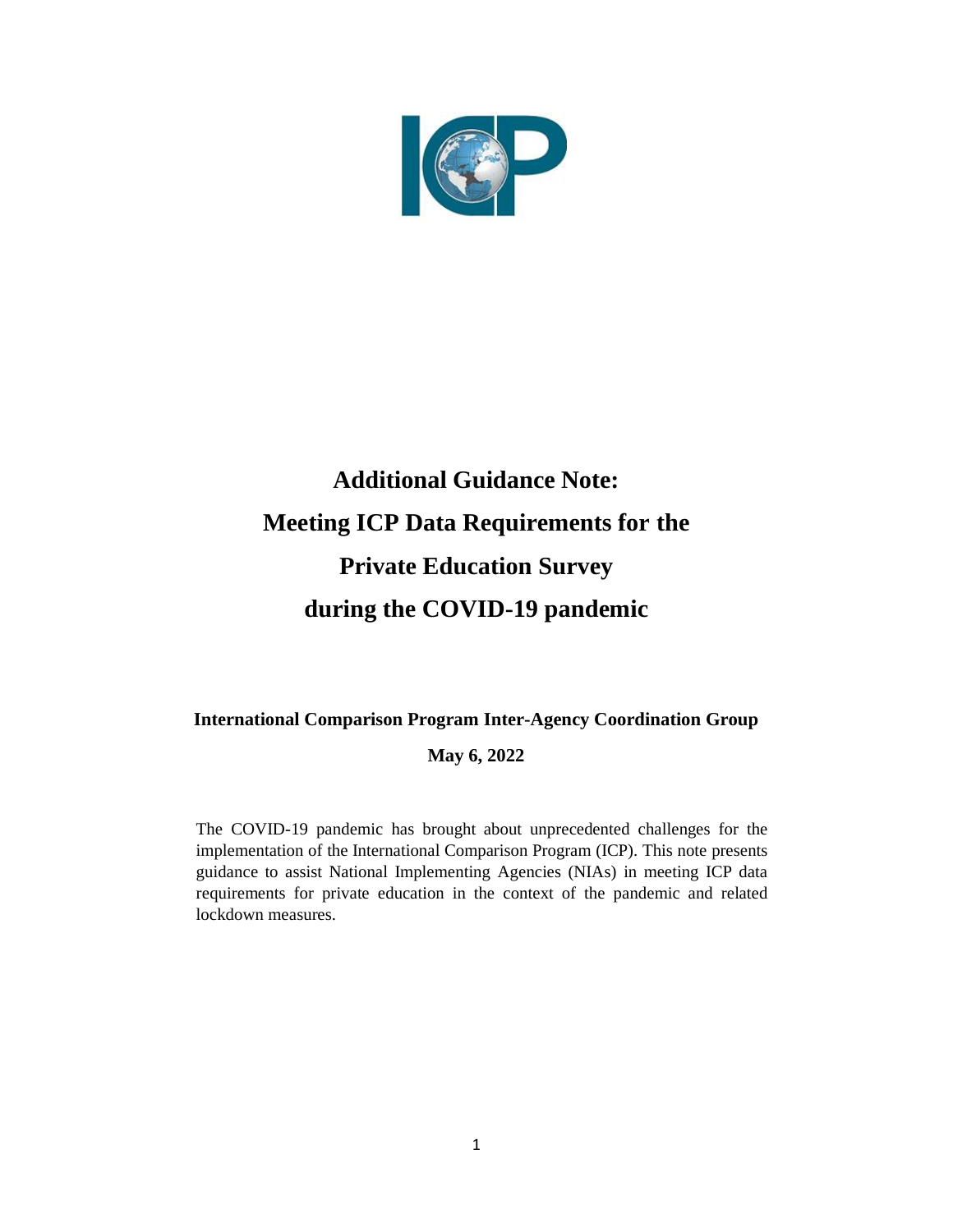#### **1. Introduction**

Education systems have been significantly disrupted by the global pandemic, and resultant school closures have been reported around the world. The practices of virtual and hybrid schooling have been adopted at all educational levels from pre-school to tertiary education. The standard guiding principles and methodology of the International Comparison Program's (ICP) private education survey remain valid and unchanged; however, some participating economies have reported difficulties arising from inconsistency in data and metadata availability.

This note provides additional clarification and guidance to ICP National Implementing Agencies (NIAs) on the ICP 2021 cycle data collection and processing for the private education survey in the context of the COVID-19 pandemic and addresses specific issues such as unusual schooling practices. It is an addition to the previously circulated COVID-19 guidance on ICP price surveys *[Guidance Note: Meeting ICP Price](https://thedocs.worldbank.org/en/doc/af6ad75071120c9ccfca6dd50675a270-0050022021/original/ICP-COVID19-Guidance-Note-Prices-2021-02-03.pdf)  [Data Requirements During the COVID-19 Pandemic](https://thedocs.worldbank.org/en/doc/af6ad75071120c9ccfca6dd50675a270-0050022021/original/ICP-COVID19-Guidance-Note-Prices-2021-02-03.pdf)*.

Regional and national responses to COVID-19 have varied in terms of restrictions and lockdowns and ICP regions and economies may have needed to adopt tailored approaches to data collection and processing. Nonetheless, there is value in having a common set of general guiding principles and recommendations that are of interest and relevance to economies across all ICP regions, and this guidance note can provide the basis for region-specific guidelines.

# **2. Standard ICP price data requirements and approach**

*[Chapter 8: Private Education: Approach and Data Requirements, ICP Operational Guide](https://pubdocs.worldbank.org/en/682631487094204337/OG-ch8.pdf)* provides detailed guidance on the standard approach and data requirements for the private education survey. In this note, only the portions of the guidance related to the following potential issues during the pandemic are summarized. Therefore, it is strongly encouraged to review the whole chapter for the details of education data collection and processing.

#### *Data requirements*

The ICP 2021 cycle requires national annual average tuition data for the reference year 2021 to compute PPPs for the private education component under household consumption. For the five formal education items for primary to tertiary education, each individual price observation is expected to be the price a private educational institution charges to a household for the purpose of education in 2021. For other education program items, such as foreign language courses or private lessons in mathematics, the price observation is hourly fees charged by the program to a household. The tuition data should exclude (1) educational materials such as textbooks and stationery and (2) educational support services such as health care, transport, catering, and accommodation.

#### *Estimation of annual tuition for the reference calendar year*

As noted above, for the ICP 2021 cycle data for the reference year 2021 should be collected. For this purpose, if the academic year 2021 is different from the calendar year 2021, a calculation based on (i) the tuition for each of the two academic years that span the period January  $1<sup>st</sup>$  to December 31 $<sup>st</sup>$ , 2021, and (ii)</sup> the number of school days of each of the two academic years that fall under the calendar year 2021 is necessary.

Figure 1.1 of the ICP [Operational](https://thedocs.worldbank.org/en/doc/682631487094204337-0050022017/original/OGch8.pdf) Guide (page 195) illustrates this calculation and is reproduced below. Applying this to 2021, the academic year 2020-2021 runs from late in the calendar year 2020 to mid-2021. Days for the academic year ("a") consists of school days in both 2020 ("a1") and in 2021 ("a2"). Similarly,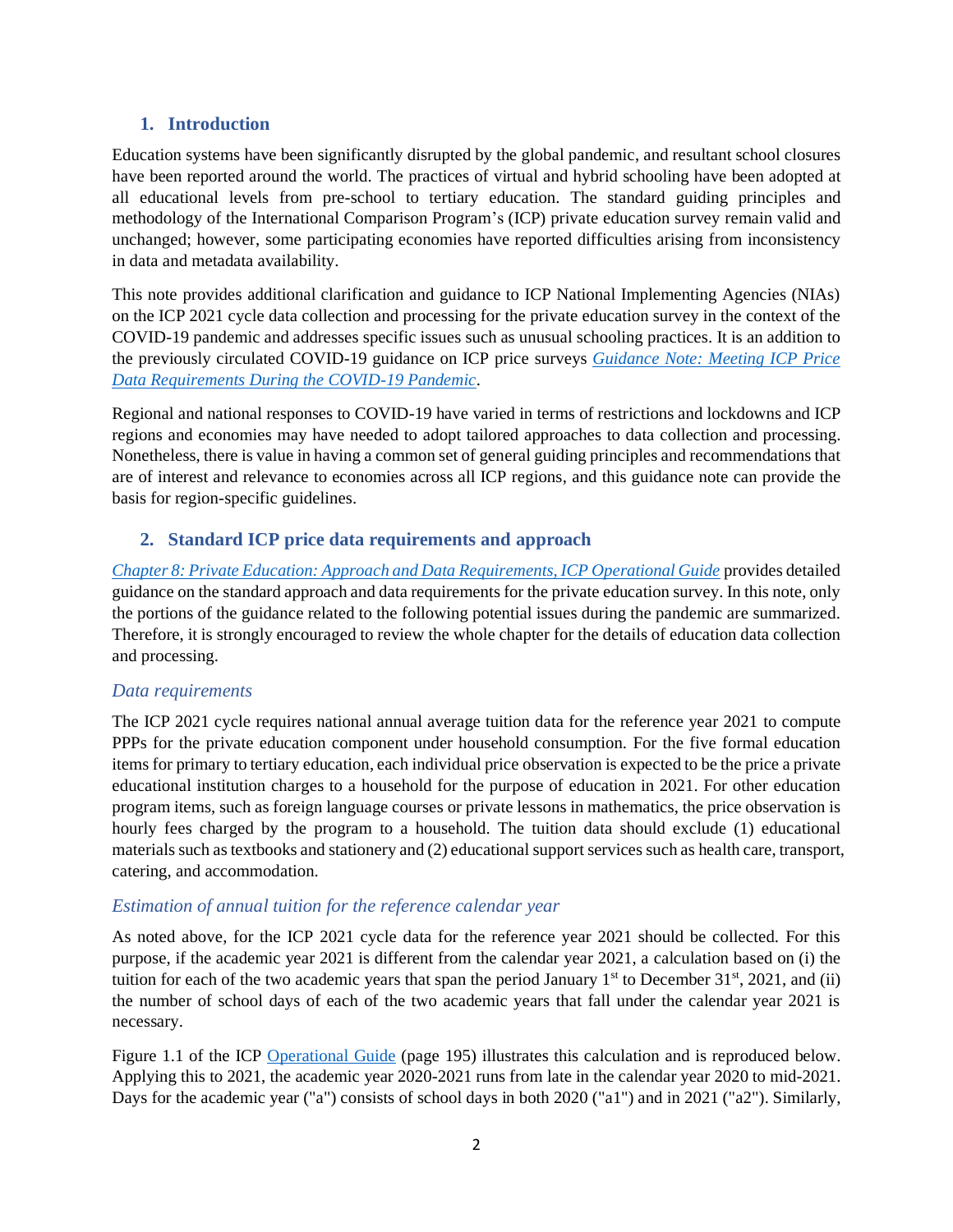the academic year 2021-2022 runs from late 2021 to mid-2022, and thus days for the academic year ("b") are made up of days in 2021 ("b1") and days in 2022 ("b2"). The respective tuition fees for the two academic years are "A" and "B". The actual cost of education for the calendar year 2021, or "C", is estimated by adding the portions of "A" and "B" corresponding to "a2" and "b1" as shown below.

**Figure 1.1** Calculating Average Private School Tuition, 2020/2021 and 2021/2022, ICP 2021



*Source:* ICP, [http://icp.worldbank.org/.](http://icp.worldbank.org/)

The actual calculation is done in the following manner. First, the tuition for each academic year ("A" | "B") is divided by the number of scheduled school days in each academic year ("a" | "b") to obtain the average daily fee for each academic year ("A/a" | "B/b"). Then, the average daily fee is tallied up for the number of days that fall under the calendar year for each academic year (" $a2*A/a$ " | " $b1*B/b$ "), which will be summed up to obtain the annual tuition cost for 2021 ("C").

$$
C = \frac{az}{a1 + a2} * A + \frac{b1}{b1 + b2} * B
$$

The private education survey form prepared by the ICP Global Office incorporates this formula into the data collection form. The form additionally requires national standard information for the number of school days. The form allows the information for each observation to be adjusted. Once all the necessary inputs are entered, the average annual tuition for the calendar year 2021 is calculated automatically by the Data Collection Form tab.

#### **3. Challenges posed by the COVID-19 pandemic**

According to UNESCO's database*, [Global Monitoring of School Closures Caused by the COVID-19](https://covid19.uis.unesco.org/data/)  [Pandemic](https://covid19.uis.unesco.org/data/)*, only 54 of 210 economies surveyed were fully open for all school days in 2021, excluding scheduled academic breaks. In addition, 117 economies reported "closed due to COVID-19" for some school days, amounting to 68 days of closure on average. This unusual situation may pose difficulties for some NIAs in collecting comparable annual average tuition data for ICP purposes.

This section discusses the main challenges of collecting data specifically for the private education survey while the next section intends to provide general guidelines and potential responses and recommendations to the challenges. However, the challenges discussed are not exhaustive and each case should be reviewed carefully to address potential issues.

#### *Changing status of the form or delivery of schooling*

Many school systems utilized remote learning modalities during the pandemic to ensure continuity of the delivery of schooling. These remote learning modalities include virtual classes accessed by students who were physically outside the school location or off-campus as well as using take-home learning materials. Many schools across the globe adopted a hybrid approach of both remote learning and physical classes. For ICP purposes all days in which students were engaged in educational activities regardless of location should be considered as school days. However, it may be difficult in some cases to demarcate school days, where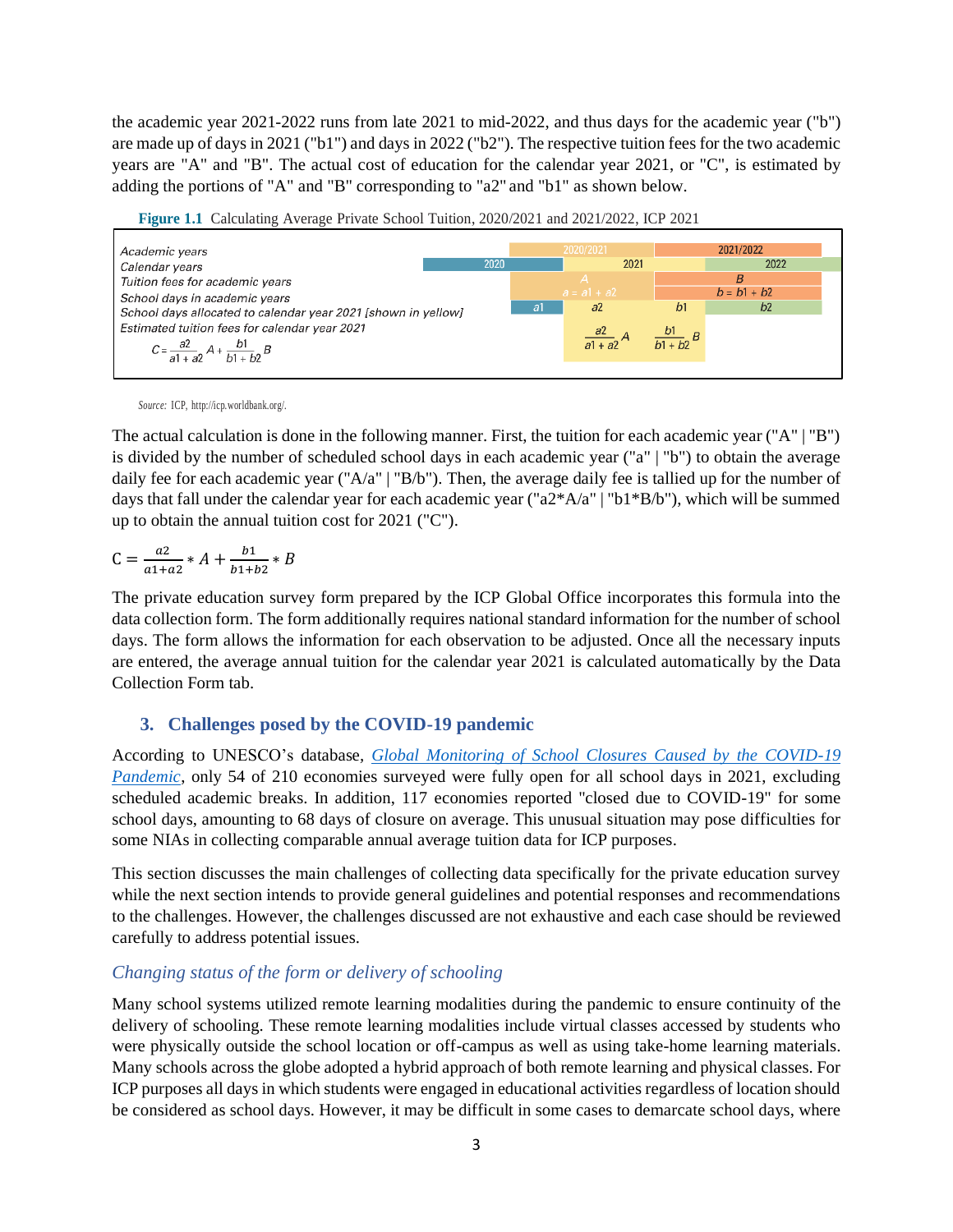students were off-campus but schooling was delivered remotely, from non-school days, where no schooling was delivered in any form.

#### *Ambiguous number of school days*

Many schools experienced full or partial closures during the pandemic, even though most economies have an officially required number of school days for all formal education levels, regardless of public or private schooling. Due to repeated policy changes in response to the changing pandemic situation, there could be cases where the number of school days delivered in 2021 is unclear as noted in the section above.

#### *Different practices on the collection of tuition*

For many private schools, the tuition paid by households for 2021 is unlikely to have changed from that which would have been billed for a normal year covering all scheduled days as these monies would be needed for teacher salaries and other school expenditures such as ongoing building maintenance costs regardless of whether students were in attendance. In these cases, the actual tuition paid reflects the anticipated or scheduled tuition and no reduction in tuition is given for pandemic-related non-school days. However, there may be cases where an entire semester was canceled, or a school was closed for a month or for an extended period during the pandemic and tuition paid by households for the affected period may have been reimbursed or reduced. Varying practices of the collection or reimbursement of tuition may pose difficulties in assuring consistency of observations.

#### *The rising cost of education-related services and materials*

Many economies experienced higher inflation during the pandemic period. This may have resulted in rapidly changing costs of education-related services and materials. As noted in the data requirement, related services and materials should not be included in the tuition estimate. However, if tuition includes those costs, it is required to estimate such costs and subtract them from the tuition, as stipulated in the [Operational](https://thedocs.worldbank.org/en/doc/682631487094204337-0050022017/original/OGch8.pdf)  [Guide](https://thedocs.worldbank.org/en/doc/682631487094204337-0050022017/original/OGch8.pdf) and the private education survey form. Rapidly changing costs can make it difficult to accurately estimate the costs to be subtracted.

Also, due to new modalities of delivery of schooling, there may have been special payments charged by educational institutions to cover those new expenses related to the provision of educational services in special circumstances. Those special charges would require assessment to see if it should be treated as additional educational materials/services, or as a part of tuition.

#### *Varying information within an economy*

For any of the elements mentioned above, the degree of pandemic-related impacts may differ widely both across economies and within an economy. Some economies' subnational areas may have been impacted by the pandemic more than others. Some schools may have had more closures than other schools due to observed infections, or close contacts with infection, in their classrooms. Therefore, collecting consistent and comparable information nationally could be more challenging than during the non-pandemic period.

#### **4. Guiding principles and recommendations**

As emphasized in the introduction, there is no change in the guiding principles and methodology of the ICP private education survey, even during the pandemic period. However, the disruption to the delivery of education by the pandemic may pose specific concerns about the consistency and comparability of private education datasets. Thus, additional in-depth checks on collected data and metadata are highly recommended.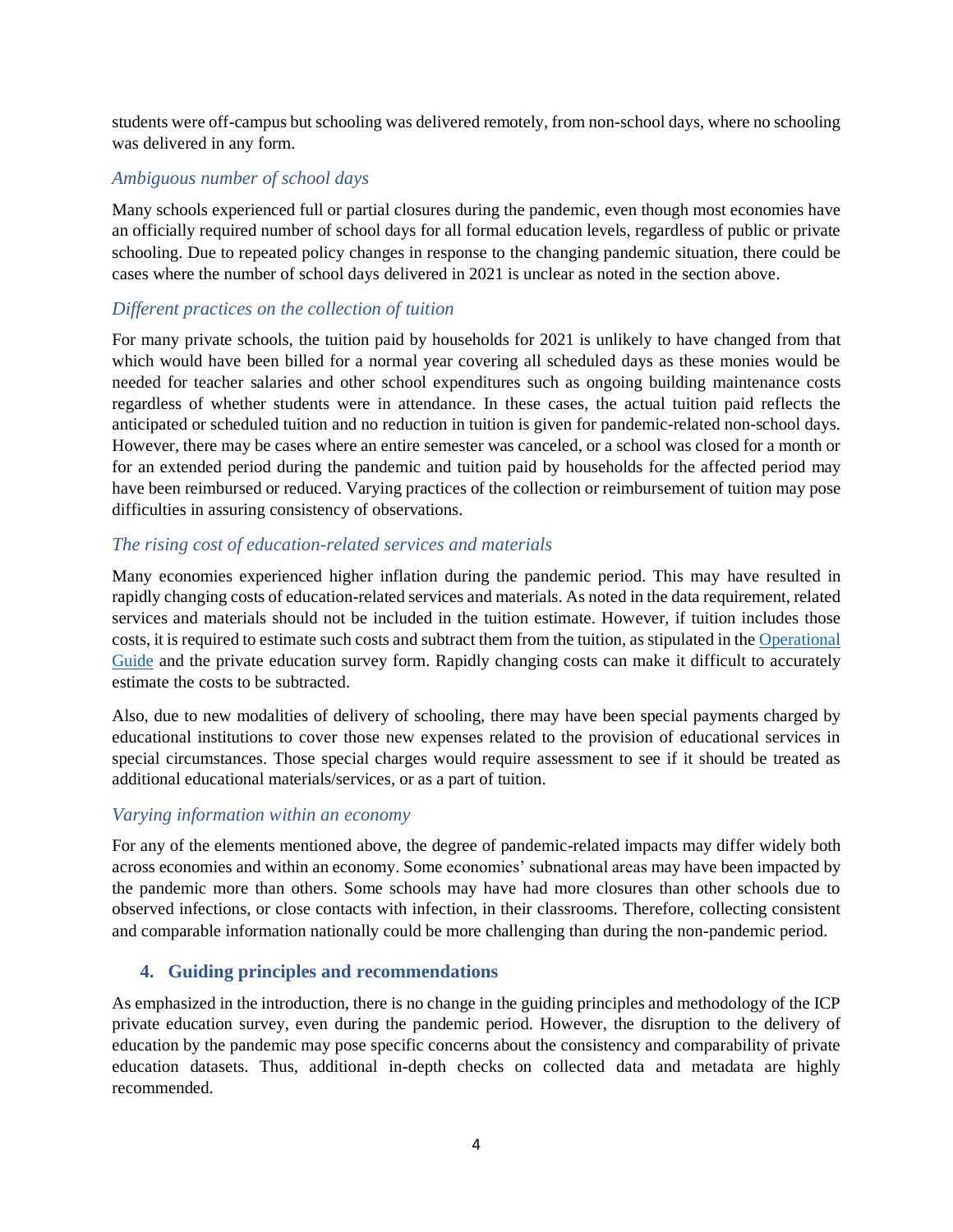#### *Forms of schooling*

The different delivery modalities of education under the pandemic do not directly impact the ICP's data collection and processing. This is because in-person classes, remote or virtual learning of any form, or a combination, are regarded as relevant education, as far as it meets the definitions in the structured product descriptions (SPDs) provided in the ICP survey form. Furthermore, all days in which students were in receipt of education, regardless of in-person or remote status, are considered a school day. The SPDs provide descriptions of education levels and fields of study following ISCED's definition. The items are, in principle, the same as for the ICP 2017 cycle. Therefore, the identification of corresponding items would not differ from previous cycles.

However, it is possible that the tuition would be adjusted following changes in the form of classes. For example, online classes may cost less per student when the scale of the class is enlarged. Or it may be higher if the schools need, for example, more investment in their IT infrastructure. When scheduled tuition and actual tuition differs due to change in forms of schooling, actual tuition paid needs to be reported to reflect the actual prices faced by households.

It is highly recommended to report and record the forms of schooling for each observation if it is different from in-person teaching, in the "17 Explanatory Note (if any):" section of the Data Collection Form tabs in the ICP survey form so that the data can be further reviewed. In addition, if classes or school days were hybrid – that is, part in-person and part virtual – the delivery types and their estimated weights should be recorded. If tuition also varies depending on the delivery of schooling, the breakdown of tuition by schooling delivery should also be provided. Recording such metadata is highly important since it explains the change in prices specific to the pandemic period.

Also, if any special payments are charged due to change in forms of schooling, the treatment of special charges is required to be in line with the recording under national accounts. If it is not treated as part of tuition in national accounts, then it should not be included in the tuition for ICP reporting neither. For example, if a purchase of a tablet computer by each student is required for remote learning and if the cost is included in tuition, the estimated cost of the tablet should be subtracted from the tuition, in the same manner as required for other educational materials.

#### *Treatment of school closure due to the pandemic*

When closures (that is, no delivery of schooling in any form) due to the pandemic were observed in an economy in the reference year, the period of closure due to the pandemic needs to be regarded as active school days. Suppose a school or government revised its school calendar or tuition due to closure after the original or scheduled school plan had been published. In that case, it is recommended to obtain the number of school days from the original schooling plan (without closures except for scheduled academic breaks) to achieve a meaningful allocation of academic year tuition to calendar year. Recording the scheduled school days regardless of closures is important to ensure consistency of observations.

As noted in the previous section, the tuition paid by households for calendar year 2021 is unlikely to have changed due to closures in most of the cases; however, when actual tuition paid differs from scheduled tuition due to school closures, actual tuition paid needs to be reported. In this case, careful assessment is required so that data are comparable, and it needs to be clarified in metadata so that information can be checked whenever needed. It is recommended reporting the scheduled tuition in metadata if it differs from the actual tuition paid.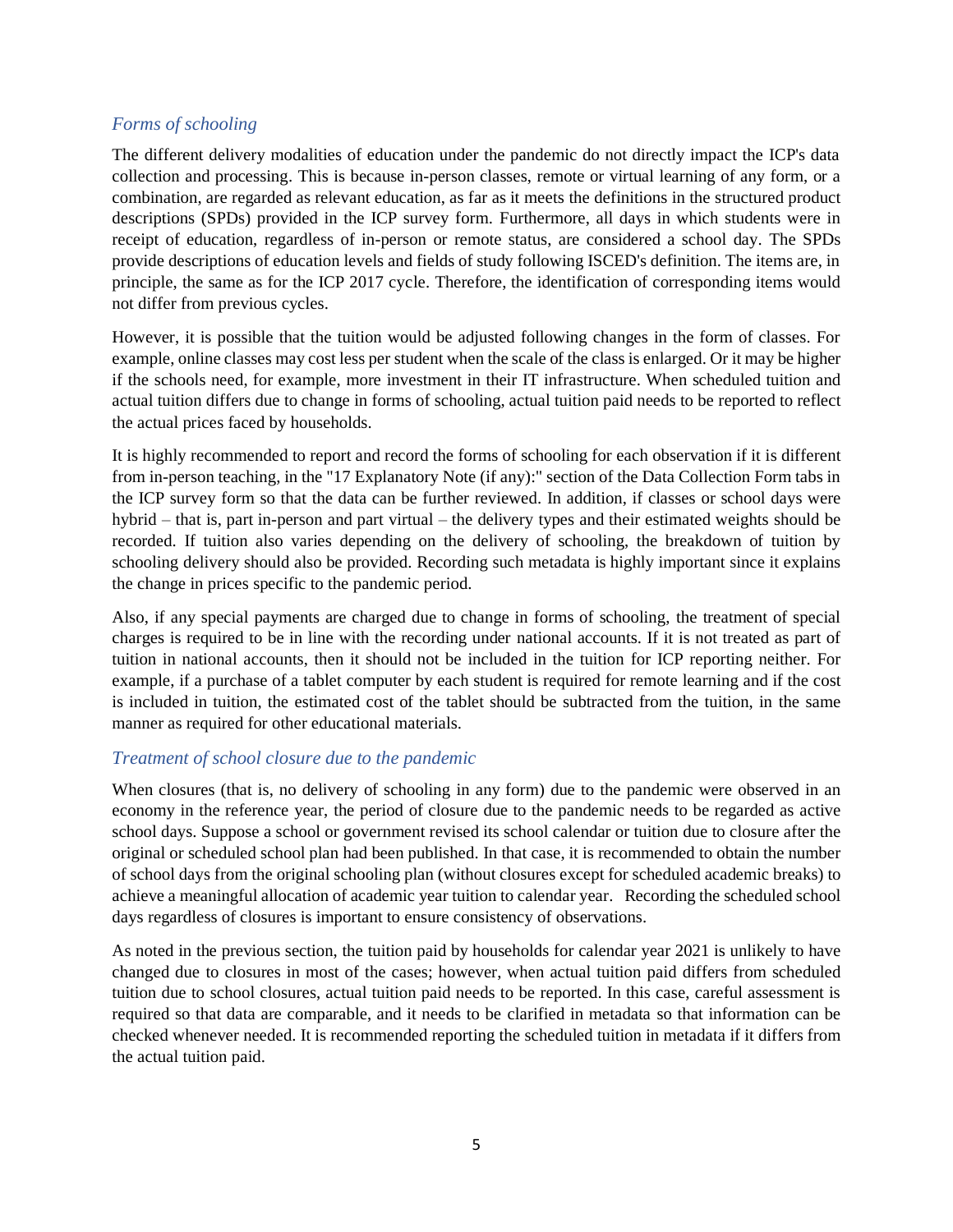#### *Additional check on the number of school days*

It is worth emphasizing that the number of school days in the academic year and the number of school days that fall under the calendar reference year should be in line. If these numbers are not consistent, then they distort the resulting tuition from each academic year, and thus annual tuition cannot be estimated accurately. The standard methodology explained in the previous section worked well in the previous ICP cycles. However, the 2021 exercise requires extra caution, since there are cases where the number of school days was unclear due to changing academic plans. Hence an additional check on these data is recommended.

In the following example, the number of days in the calendar year 2021, which is  $198 (= [2] + [4])$ , is lower than 200 ([1]), which isthe smallest of the number of days in either of the two academic years. This indicates that the number of school days in the academic and calendar years are not reported consistently. Therefore, this additional check to test if the number of school days in calendar year 2021 falls under the range of days in academic years  $(3 \ge (2 + 4) \ge 1)$  would be useful in flagging possible errors in the reporting of the number of school days,<sup>1</sup> especially for the pandemic-impacted reference year.

| <b>Cost of Private School</b>                        | Academic Year 1<br>(2020) | Academic Year 2<br>(2021) |
|------------------------------------------------------|---------------------------|---------------------------|
| Tuition (course fee only)                            | 19,200                    | 21,600                    |
| Number of school days                                | 200 [1]                   | 202 [3]                   |
| of which fall in the survey reference year<br>(2021) | 100 [2]                   | 98 [4]                    |

Furthermore, checking the consistency of the number of days in the two academic years would be needed to ensure that the closures due to COVID-19 are included. These numbers can be different in different academic years, but the margin of difference is supposed to be only a few days, unless the education system is completely restructured. Therefore, if [1] and [3] are different for several days or more, it is recommended to check the data closely.

#### *Utilization of national standard information on the number of school days*

Where there are difficulties in obtaining the precise number of school days for individual observations, municipal-level or national-level information is recommended. As mentioned in section 2, the ICP private education survey form requires national standard information on the number of school days. National standard information should be available from each economy's ministry of education or its equivalent. However, suppose the relevant authority has not released comparable information due to difficulties with

 $<sup>1</sup>$  This ensures that the average daily fee for the calendar year 2021 falls in the range of average daily fees from the academic years</sup> 2020 and 2021 (34.6 < **34.9** < 35.0). Please note that this is not necessarily the case with the "annual average" fee. In cases where the number of days in the two academic year differs to a certain degree, resulting annual tuition for the calendar year 2021 can be larger or smaller than the annual tuition for academic years, as in the following example (**7,146** > 7,100). Even though it is not intuitive, this calculation is correct since it is measuring the cost that falls within the calendar year 2021. However, this happens only in rare circumstances where (1) the number of days in academic years are different to a larger degree, and (2) the number of days that fall under the calendar year is at the largest/smallest end compared to that of academic years. Therefore, if the resulting annual tuition for 2021 is larger or smaller than the annual academic year tuitions, then it is recommended to first check if the number of days provided are consistent.

|  |                    | Academic year<br>annual tuition | Days in the<br>academic year | Daily fee | Days fall under the<br>calendar year | Tuition falls under the<br>calendar year |  |  |
|--|--------------------|---------------------------------|------------------------------|-----------|--------------------------------------|------------------------------------------|--|--|
|  | Academic year 2020 | 7,000                           | 200                          | 35.0      |                                      | 4.375                                    |  |  |
|  | Academic year 2021 | 7.100                           | 205                          | 34.6      | 80                                   | 2.771                                    |  |  |
|  | Calendar year 2021 |                                 |                              | 34.9      | 205                                  | 7.146                                    |  |  |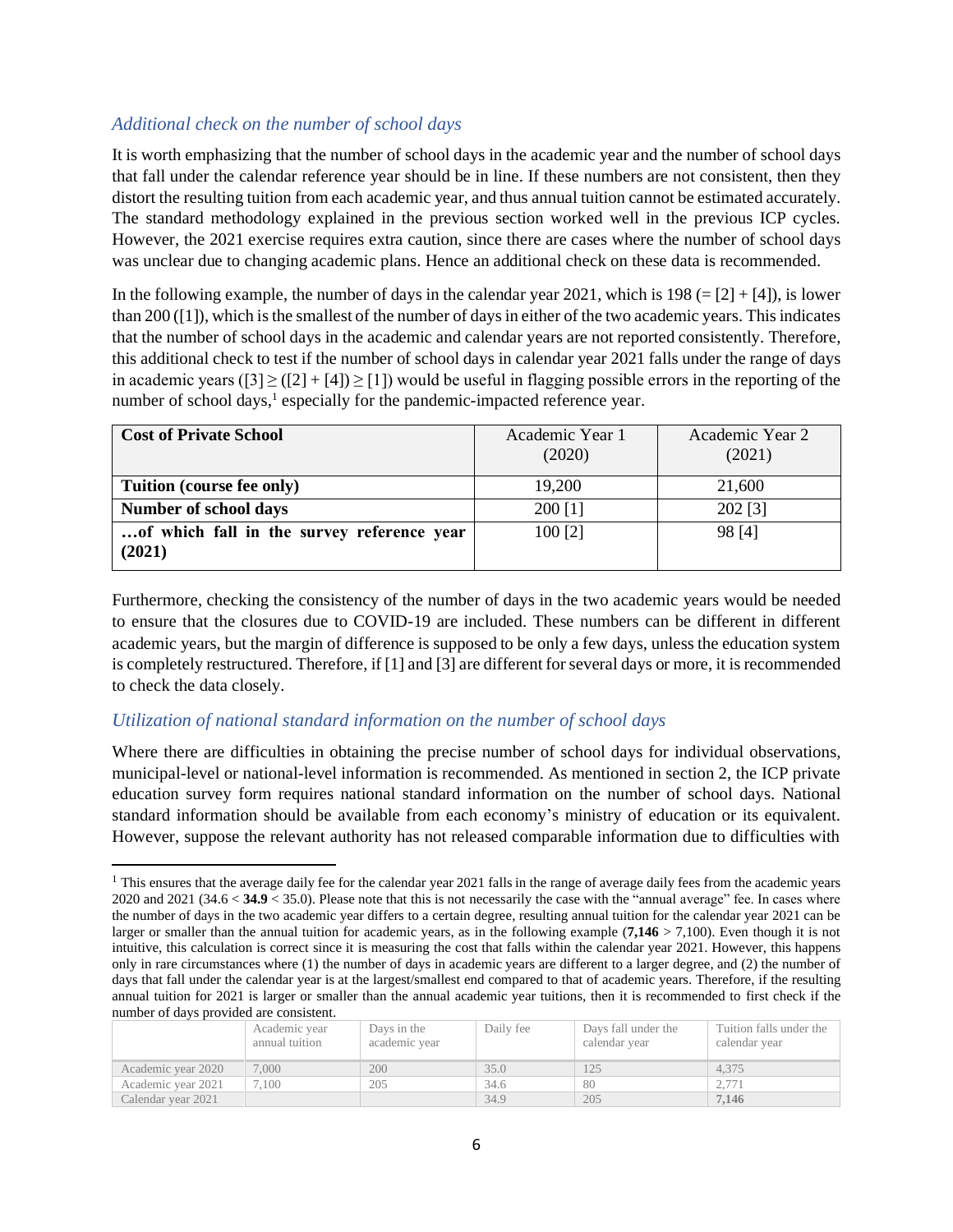the pandemic. In that case, it is recommended to refer to international databases such as UNESCO's *[Global](https://covid19.uis.unesco.org/data/)  [Monitoring of School Closures Caused by the COVID-19 Pandemic](https://covid19.uis.unesco.org/data/)*, which reports the daily status of national level school operating status.

# *Other considerations*

If the number of school days is hard to estimate due to the pandemic, using the number of school months instead of school days could be considered. Although it is less precise, using the monthly allocation of academic year tuition can be intuitive and also would produce acceptable estimates. The ICP survey form can be utilized for this purpose without alteration and where information by month is used throughout the form, it returns appropriate annual averages as it does with information by day. It is important to make sure that the number of months in 2021 is consistent with the number of months in each academic year. It should have the same total number of months for each academic year and for the calendar year 2021 to avoid unnecessary errors. For economies where the academic year starts mid-calendar year, the simple average of tuitions from the two academic years could also be an option, although not preferable.

# *The importance of metadata*

As emphasized in *[Guidance Note: Meeting ICP Price Data Requirements During the COVID-19 Pandemic](https://thedocs.worldbank.org/en/doc/af6ad75071120c9ccfca6dd50675a270-0050022021/original/ICP-COVID19-Guidance-Note-Prices-2021-02-03.pdf)* it is imperative to have an explanatory note describing how the prices are compiled and computed when the data collection or computation method differs from the standard method.

# **5. Conclusion**

The COVID-19 pandemic has brought unusual challenges to the implementation of the ICP 2021 cycle at the global, regional, and national levels. The situation requires additional efforts on data quality assurance, and unique and alternative solutions. While the standard ICP guiding principles and methodology are valid for the pandemic period, this note attempted to support implementation of ICP private education survey by describing potential challenges in the current context of COVID-19 and outlining the guiding principles and recommendations to address them.